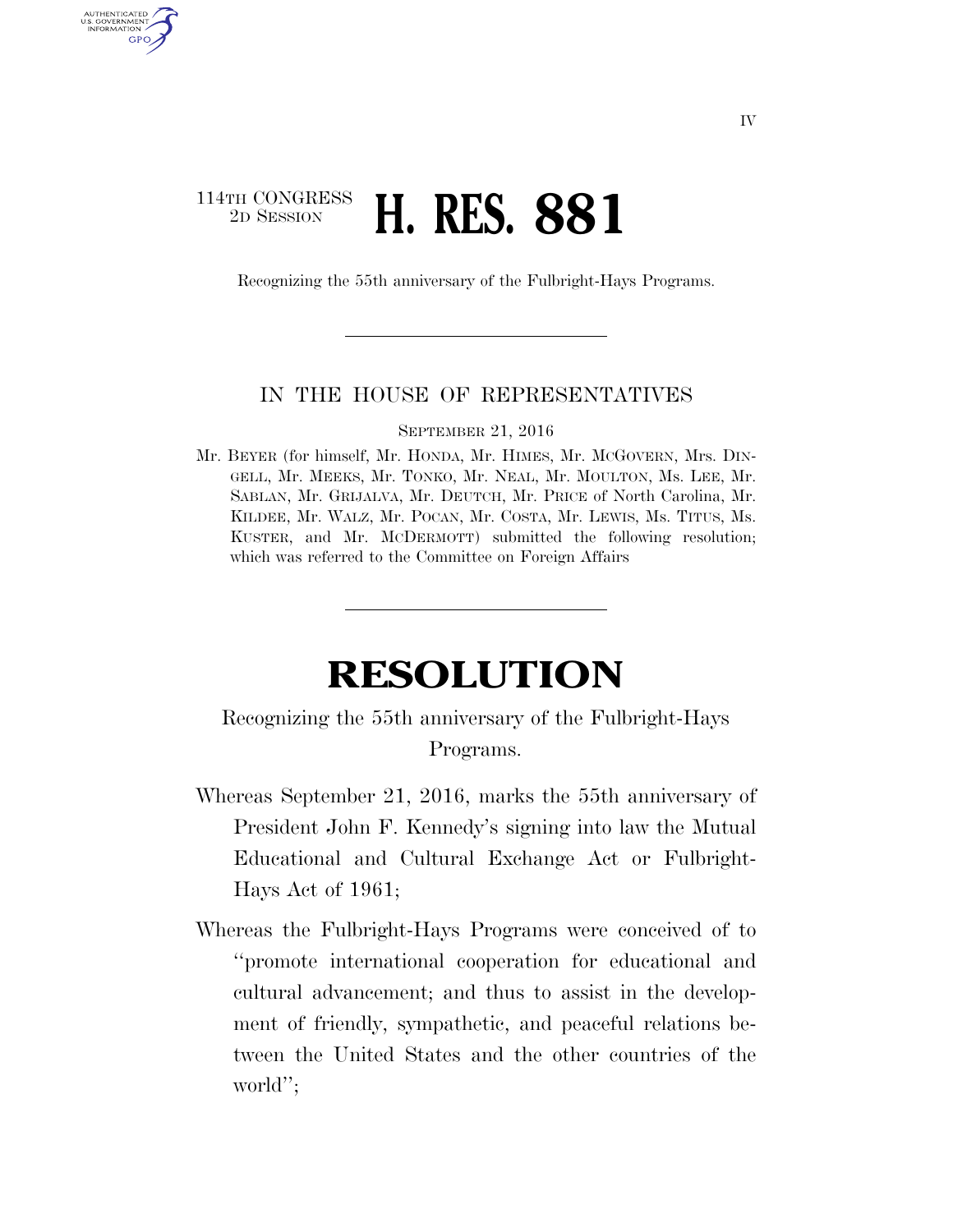- Whereas the Fulbright-Hays Programs are administered by the International and Foreign Language Education Office of the U.S. Department of Education;
- Whereas the Fulbright-Hays Programs promote the Nation's security and global economic competitiveness and help educators to prepare students for college completion and career readiness as well as to thrive in the Nation's diverse communities through the development of expertise in foreign languages and area and international studies;
- Whereas the Fulbright-Hays Programs provide approximately 75 grants annually to institutions of higher education and other administering agencies, including community colleges and minority-serving institutions, supporting over 500 elementary and secondary school teachers and higher education faculty and students in all regions of the world;
- Whereas the Fulbright-Hays Programs help train the next generation of educators on global issues and world languages to help ensure our students from all backgrounds are more prepared for the challenges of the 21st century;
- Whereas Fulbright-Hays participants engage in immersive learning opportunities abroad to enhance their teaching and research here at home;
- Whereas Fulbright-Hays participants take part in research, curriculum development, and in-depth studies abroad about critical issues of our time, developing and utilizing proficiency in world languages;
- Whereas the Fulbright-Hays Doctoral Dissertation Research Abroad program, the Fulbright-Hays Seminars Abroad program, and the Fulbright-Hays Group Projects Abroad program have supported over 15,000 elementary, secondary, and postsecondary educators and administrators